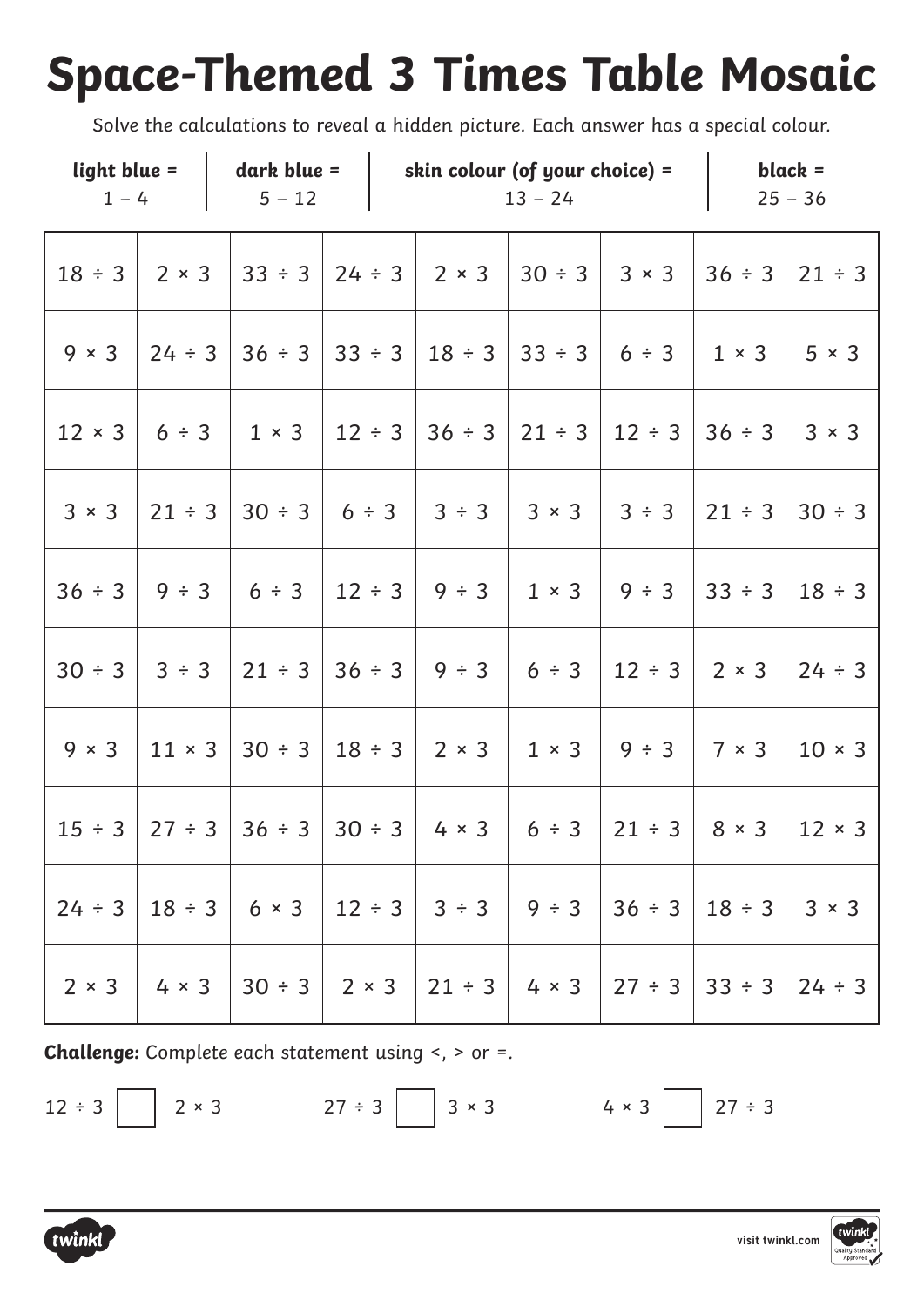### Space-Themed 3 Times Table Mosaic **Answers**

Solve the calculations to reveal a hidden picture. Each answer has a special colour.

| light blue =<br>$1 - 4$ |               | dark blue $=$<br>$5 - 12$           |                         | skin colour (of your choice) $=$                                   | $13 - 24$    |              |              | $black =$<br>$25 - 36$ |
|-------------------------|---------------|-------------------------------------|-------------------------|--------------------------------------------------------------------|--------------|--------------|--------------|------------------------|
| $18 \div 3$             | $2 \times 3$  | $33 \div 3$                         | $24 \div 3$             | $2 \times 3$                                                       | $30 \div 3$  | $3 \times 3$ | $36 \div 3$  | $21 \div 3$            |
| $9 \times 3$            | $24 \div 3$   |                                     | $36 \div 3$ 33 $\div 3$ | $18 \div 3$                                                        | $33 \div 3$  | 6 ÷ 3        | $1 \times 3$ | $5 \times 3$           |
| $12 \times 3$           | 6 ÷ 3         | $1 \times 3$                        | $12 \div 3$             | $36 \div 3$                                                        | $21 \div 3$  | $12 \div 3$  | $36 \div 3$  | $3 \times 3$           |
| $3 \times 3$            | $21 \div 3$   | $30 \div 3$                         | $6 \div 3$              | 3 ÷ 3                                                              | $3 \times 3$ | 3 ÷ 3        | $21 \div 3$  | $30 \div 3$            |
| $36 \div 3$             | 9 ÷ 3         | 6 ÷ 3                               | $12 \div 3$             | $9 \div 3$                                                         | $1 \times 3$ | 9 ÷ 3        | $33 \div 3$  | $18 \div 3$            |
| $30 \div 3$             | 3 ÷ 3         | $21 \div 3$                         | $36 \div 3$             | 9 ÷ 3                                                              | 6 ÷ 3        | $12 \div 3$  | $2 \times 3$ | $24 \div 3$            |
| $9 \times 3$            | $11 \times 3$ | $30 \div 3$                         | $18 \div 3$             | $2 \times 3$                                                       | $1 \times 3$ | 9 ÷ 3        | $7 \times 3$ | $10 \times 3$          |
| $15 \div 3$             |               | $27 \div 3$ 36 $\div 3$ 30 $\div 3$ |                         | $4 \times 3$                                                       | 6 ÷ 3        | $21 \div 3$  | $8 \times 3$ | $12 \times 3$          |
| $24 \div 3$             |               |                                     |                         |                                                                    |              |              |              |                        |
| $2 \times 3$            |               |                                     |                         | $4 \times 3$ 30 ÷ 3 $2 \times 3$ 21 ÷ 3 4 × 3 27 ÷ 3 33 ÷ 3 24 ÷ 3 |              |              |              |                        |

**Challenge:** Complete each statement using <, > or =.

12 ÷ 3 **<** 2 × 3 27 ÷ 3 **=** 3 × 3 4 × 3 **>** 27 ÷ 3



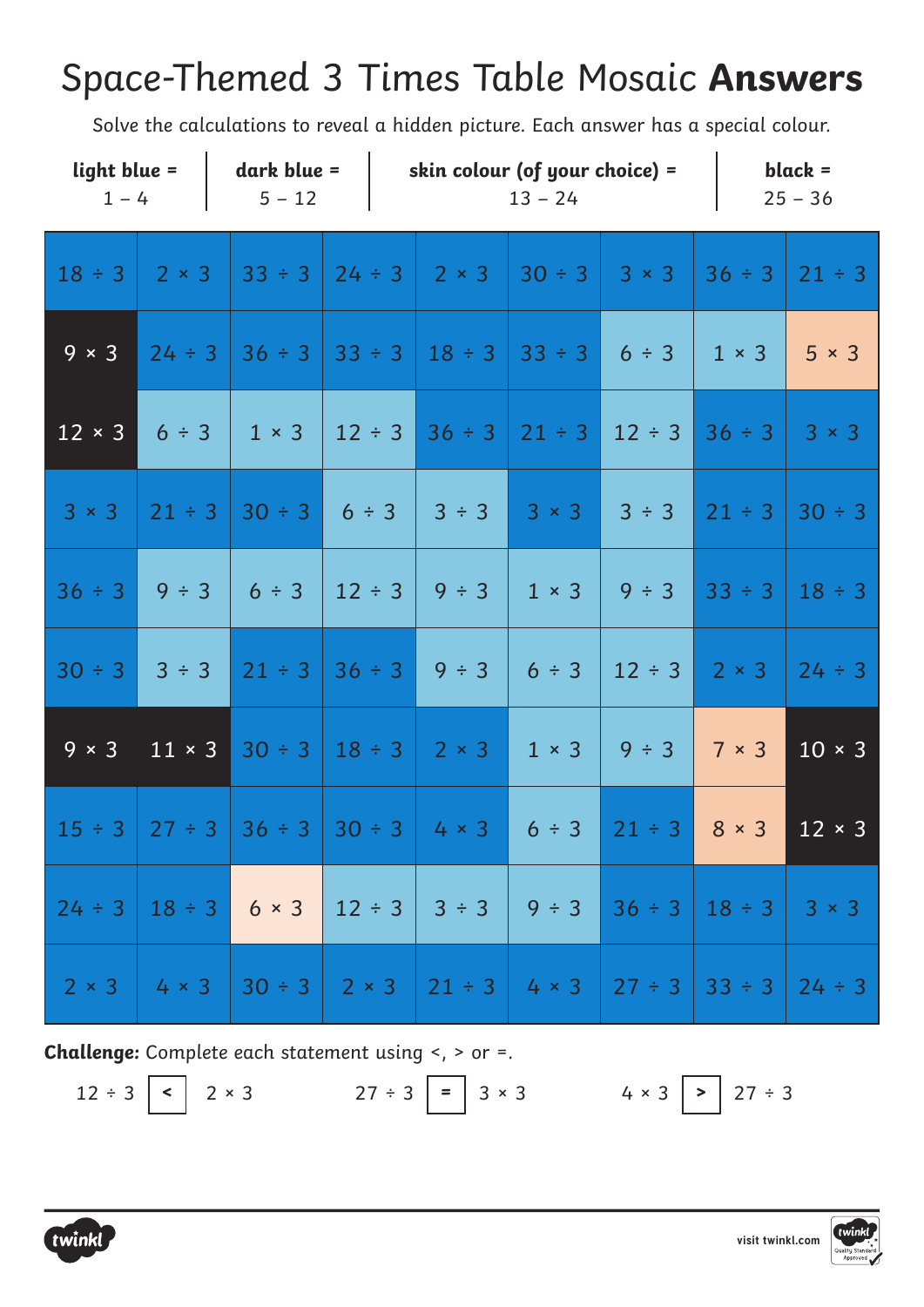# **Space-Themed 4 Times Table Mosaic**

Solve the calculations to reveal a hidden picture. Each answer has a special colour.

|  | dark blue =   green =   purple =   black =   light blue =   red =   white =<br>$1-6$   $7-12$   $13-20$   $21-30$   $31-43$   $44-47$   48 |  |  |              |                                                                                                                               |
|--|--------------------------------------------------------------------------------------------------------------------------------------------|--|--|--------------|-------------------------------------------------------------------------------------------------------------------------------|
|  |                                                                                                                                            |  |  |              | $6 \times 4$   12 ÷ 4   24 ÷ 4   20 ÷ 4   7 × 4   1 × 4   20 ÷ 4   12 ÷ 4   6 × 4                                             |
|  | $4 \times 4$   24 ÷ 4   8 ÷ 4   12 ÷ 4   5 × 4   16 ÷ 4   8 ÷ 4   24 ÷ 4                                                                   |  |  |              | $4 \times 4$                                                                                                                  |
|  | $1 \times 4$   $5 \times 4$   $24 \div 4$   $16 \div 4$   $4 \times 4$   $4 \div 4$   $24 \div 4$                                          |  |  | $5 \times 4$ | $16 \div 4$                                                                                                                   |
|  | $20 \div 4$ 4 $\div 4$ 4 $\times 4$ 1 $\times 4$ 5 $\times 4$ 12 $\div 4$ 4 $\times 4$ 1 $\times 4$                                        |  |  |              | $8 \div 4$                                                                                                                    |
|  | $8 \div 4$   16 $\div 4$   32 $\div 4$   2 $\times$ 4   44 $\div 4$   36 $\div 4$   40 $\div 4$   20 $\div 4$                              |  |  |              | $12 \div 4$                                                                                                                   |
|  | $24 \div 4$   40 $\div 4$   48 $\div 4$   12 $\times$ 4   8 $\times$ 4   12 $\times$ 4   32 $\div 4$   2 $\times$ 4                        |  |  |              | $4 \div 4$                                                                                                                    |
|  |                                                                                                                                            |  |  |              | $3 \times 4$   32 ÷ 4   3 × 4   8 × 4   7 × 4   8 × 4   44 ÷ 4   32 ÷ 4   44 ÷ 4                                              |
|  | $8 \div 4$   44 $\div 4$   40 $\div 4$   12 $\times$ 4   10 $\times$ 4   12 $\times$ 4   36 $\div 4$                                       |  |  | $3 \times 4$ | $1 \times 4$                                                                                                                  |
|  |                                                                                                                                            |  |  |              | $1 \times 4$   $16 \div 4$   $48 \div 4$   $32 \div 4$   $48 \div 4$   $2 \times 4$   $48 \div 4$   $12 \div 4$   $20 \div 4$ |
|  | $12 \div 4$   4 $\div 4$   20 $\div 4$   2 $\times$ 4   11 $\times$ 4   40 $\div 4$   24 $\div 4$   4 $\div 4$                             |  |  |              | $16 \div 4$                                                                                                                   |

**Challenge:** Are these statements true or false? Explain your reasons.

 $12 \times 4 \times 12 \div 4$ 

 $32 \div 4 = 2 \times 4$ 



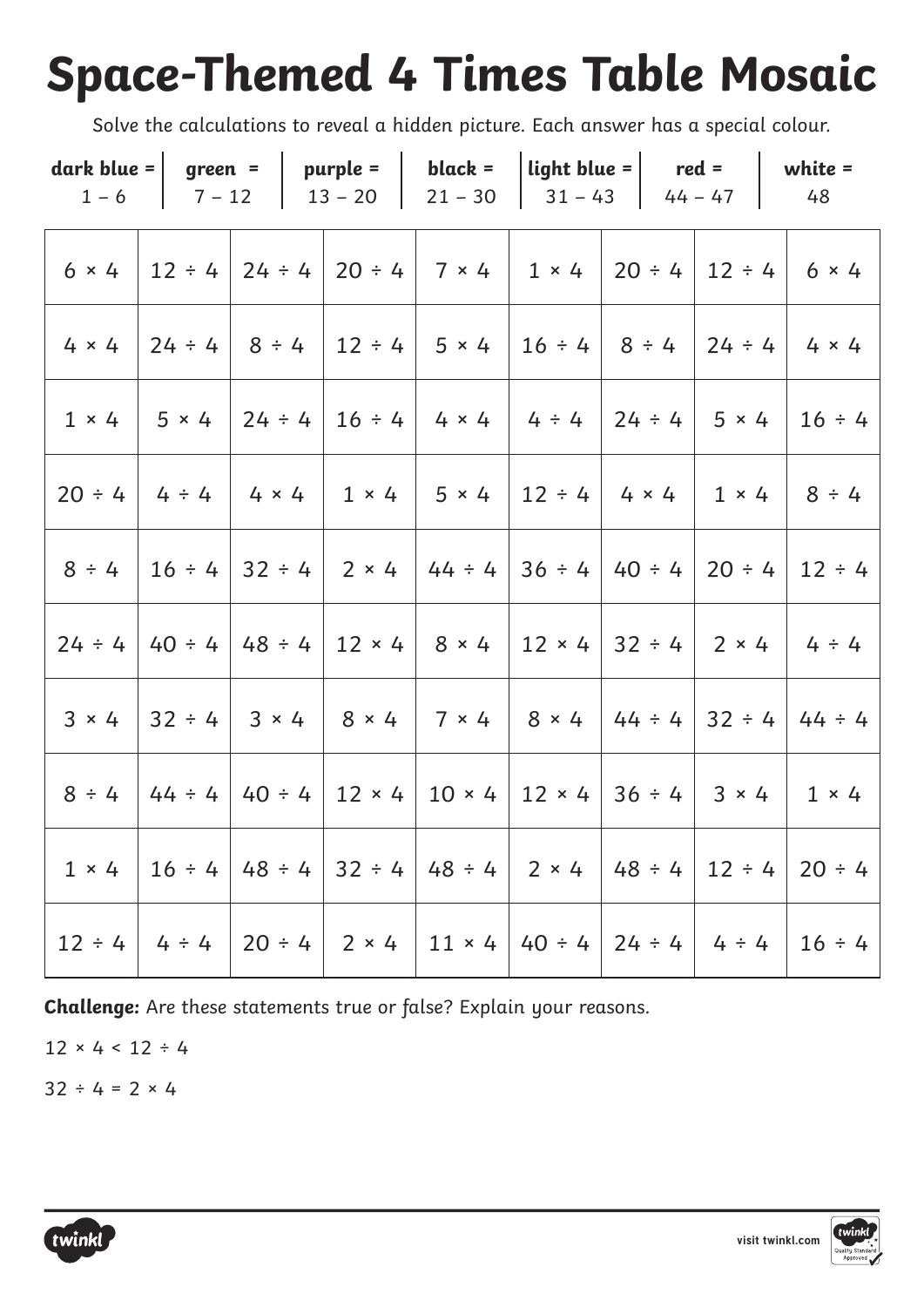### Space-Themed 4 Times Table Mosaic **Answers**

Solve the calculations to reveal a hidden picture. Each answer has a special colour.

|              |                                         | dark blue = $\vert$ green = $\vert$ purple = $\vert$ | black =<br>$1-6$   $7-12$   $13-20$   $21-30$   $31-43$   $44-47$   $48$                                         |                                                              | $\vert$ light blue = $\vert$ red = $\vert$ white = |                                                                                                                             |
|--------------|-----------------------------------------|------------------------------------------------------|------------------------------------------------------------------------------------------------------------------|--------------------------------------------------------------|----------------------------------------------------|-----------------------------------------------------------------------------------------------------------------------------|
| $6 \times 4$ |                                         |                                                      | $12 \div 4$   24 $\div 4$   20 $\div 4$   7 $\times$ 4   1 $\times$ 4   20 $\div 4$   12 $\div 4$   6 $\times$ 4 |                                                              |                                                    |                                                                                                                             |
| $4 \times 4$ |                                         |                                                      | $ 24 \div 4 8 \div 4 12 \div 4 5 \times 4 16 \div 4 8 \div 4 24 \div 4 4 \times 4$                               |                                                              |                                                    |                                                                                                                             |
| $1 \times 4$ |                                         |                                                      |                                                                                                                  |                                                              |                                                    | $-5 \times 4$ 24 ÷ 4 16 ÷ 4 4 $\times 4$ 4 ÷ 4 24 ÷ 4 5 $\times$ 4 16 ÷ 4                                                   |
|              |                                         |                                                      | $20 \div 4$ 4 $\div 4$ 4 $\times 4$ 1 $\times 4$ 5 $\times 4$ 12 $\div 4$ 4 $\times 4$                           |                                                              |                                                    | $1 \times 4$ 8 ÷ 4                                                                                                          |
|              |                                         |                                                      |                                                                                                                  |                                                              |                                                    | $8 \div 4$   16 $\div 4$   32 $\div 4$   2 $\times$ 4   44 $\div 4$   36 $\div 4$   40 $\div 4$   20 $\div 4$   12 $\div 4$ |
|              | $24 \div 4$   40 $\div 4$   48 $\div 4$ | $12 \times 4$                                        |                                                                                                                  | $8 \times 4$   12 $\times$ 4   32 ÷ 4   2 $\times$ 4   4 ÷ 4 |                                                    |                                                                                                                             |
| $3 \times 4$ |                                         | $32 \div 4$ 3 × 4 8 × 4                              | $7 \times 4$                                                                                                     |                                                              |                                                    | $8 \times 4$ 44 ÷ 4 32 ÷ 4 44 ÷ 4                                                                                           |
| $8 \div 4$   | $44 \div 4$ $40 \div 4$                 | $12 \times 4$                                        |                                                                                                                  |                                                              |                                                    | $10 \times 4$ 12 $\times 4$ 36 ÷ 4 3 $\times 4$ 1 $\times 4$                                                                |
|              |                                         |                                                      |                                                                                                                  |                                                              |                                                    | $1 \times 4$   16 ÷ 4   48 ÷ 4   32 ÷ 4   48 ÷ 4   2 × 4   48 ÷ 4   12 ÷ 4   20 ÷ 4                                         |
|              |                                         |                                                      | $12 \div 4$ 4 $\div 4$ 20 $\div 4$ 2 $\times 4$ 11 $\times 4$ 40 $\div 4$ 24 $\div 4$ 4 $\div 4$                 |                                                              |                                                    | $16 \div 4$                                                                                                                 |

**Challenge:** Are these statements true or false? Explain your reasons.

12 × 4 < 12 ÷ 4 **This is false because 48 is not less than 3.**

32 ÷ 4 = 2 × 4 **This is true because both calculations equal 8.**



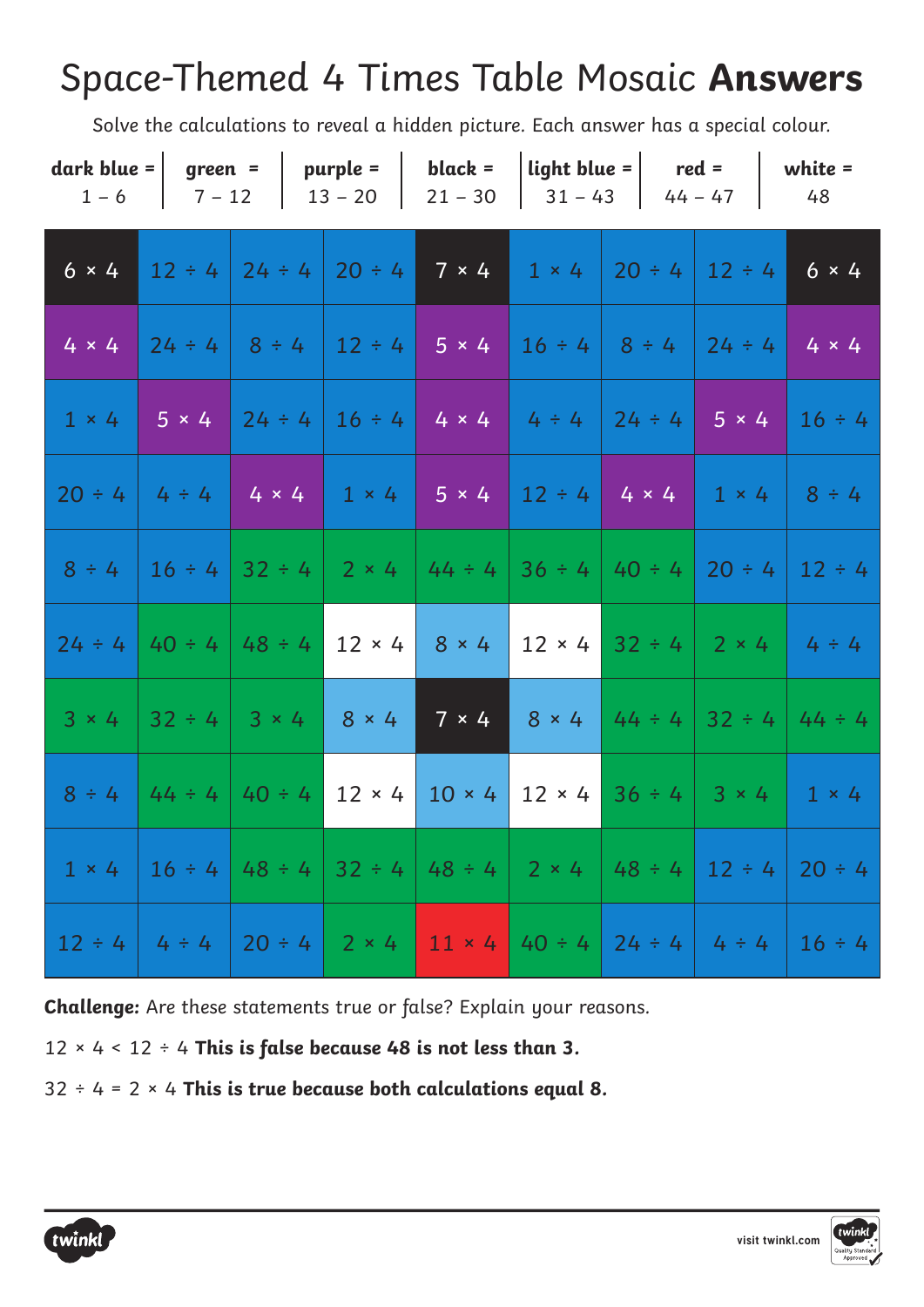## **Space-Themed 8 Times Table Mosaic**

Solve the calculations to reveal a hidden picture. Each answer has a special colour.

| dark blue =<br>$1 - 6$ |               | orange $=$<br>$7 - 19$ |               | black $=$<br>$20 - 80$ |               |              | $grey =$<br>$81 - 90$ |               | $yellow/c$ ream =<br>$91 - 100$ |
|------------------------|---------------|------------------------|---------------|------------------------|---------------|--------------|-----------------------|---------------|---------------------------------|
| 8 ÷ 8                  | $32 \div 8$   | $48 \div 8$            | $12 \times 8$ | 32 ÷ 8                 | $16 \div 8$   |              | $48 \div 8$           | $11 \times 8$ | 24 ÷ 8                          |
| $11 \times 8$          | $16 \div 8$   | $40 \div 8$            | 56 ÷ 8        | $1 \times 8$           | $64 \div 8$   |              | $32 \div 8$           | 24 ÷ 8        | $32 \div 8$                     |
| $48 \div 8$            | 8 ÷ 8         | 64 ÷ 8                 | 88 ÷ 8        | $72 \div 8$            |               | $1 \times 8$ | 56 ÷ 8                | $16 \div 8$   | $12 \times 8$                   |
| $16 \div 8$            | 3 × 8         | $80 \div 8$            | 56 ÷ 8        | 96 ÷ 8                 |               | $88 \div 8$  | $72 \div 8$           | $8 \times 8$  | $40 \div 8$                     |
| $9 \times 8$           | $32 \div 8$   | $96 \div 8$            | $1 \times 8$  | $72 \div 8$            |               | $96 \div 8$  | $2 \times 8$          | 8 ÷ 8         | 5 × 8                           |
| $16 \div 8$            | 6 × 8         | $72 \div 8$            | $88 \div 8$   | 64 ÷ 8                 |               | 80 ÷ 8       | 96 ÷ 8                | 7 × 8         | $32 \div 8$                     |
| $40 \div 8$            | $16 \div 8$   | $8 \times 8$           | $10 \times 8$ | $4 \times 8$           |               | $9 \times 8$ | $6 \times 8$          | $40 \div 8$   | $16 \div 8$                     |
| $12 \times 8$          | 32 ÷ 8        | $48 \div 8$            | $2 \times 8$  | $72 \div 8$            |               | 56 ÷ 8       | $48 \div 8$           | $16 \div 8$   | $48 \div 8$                     |
| $48 \div 8$            | $16 \div 8$   | 8 ÷ 8                  | $40 \div 8$   | $32 \div 8$            | $48 \div 8$   |              | $16 \div 8$           | $11 \times 8$ | 32 ÷ 8                          |
| $16 \div 8$            | $11 \times 8$ | $32 \div 8$            | $48 \div 8$   | 8 ÷ 8                  | $12 \times 8$ |              | $32 \div 8$           | $40 \div 8$   | $16 \div 8$                     |

**Challenge**: Use inverse operations to write the related calculations for these number facts. Explain how you calculated the inverse.

$$
32 \div 8 = 4
$$
  $40 \div 8 = 5$   $9 \times 8 = 72$ 

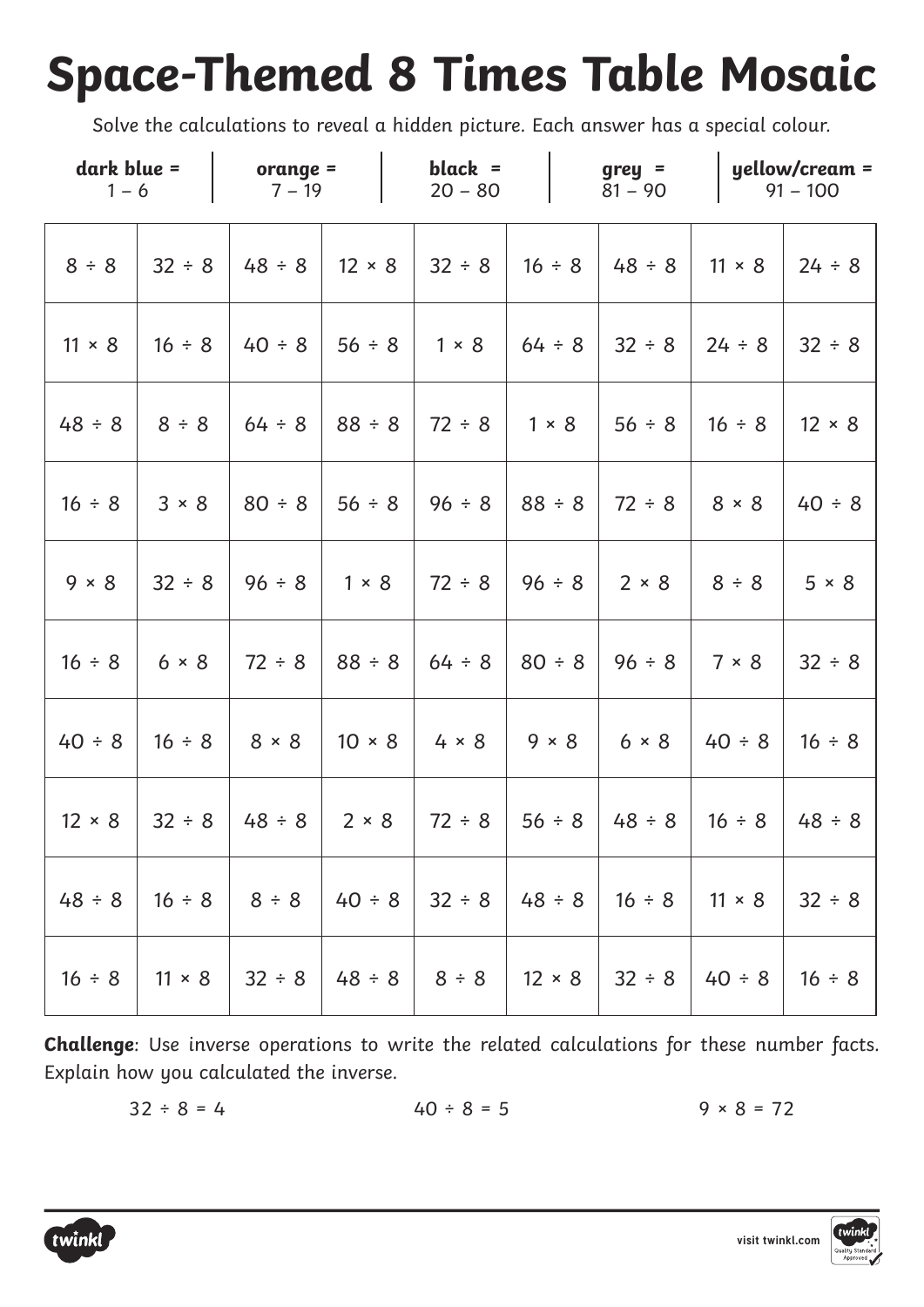#### Space-Themed 8 Times Table Mosaic **Answers**

Solve the calculations to reveal a hidden picture. Each answer has a special colour.

| dark blue =<br>$1 - 6$ |               | orange $=$<br>$7 - 19$ |               | black $=$<br>$20 - 80$                               |               | $grey =$<br>$81 - 90$ |               | yellow/cream =<br>$91 - 100$ |
|------------------------|---------------|------------------------|---------------|------------------------------------------------------|---------------|-----------------------|---------------|------------------------------|
| 8 ÷ 8                  | $32 \div 8$   | $48 \div 8$            | $12 \times 8$ | $32 \div 8$                                          | $16 \div 8$   | $48 \div 8$           | $11 \times 8$ | 24 ÷ 8                       |
| $11 \times 8$          | $16 \div 8$   | $40 \div 8$            | $56 \div 8$   | $1 \times 8$                                         | $64 \div 8$   | 32 ÷ 8                | 24 ÷ 8        | $32 \div 8$                  |
| 48 ÷ 8                 | 8 ÷ 8         | $64 \div 8$            | $88 \div 8$   | $72 \div 8$                                          | $1 \times 8$  | 56 ÷ 8                | $16 \div 8$   | $12 \times 8$                |
| $16 \div 8$            | 3 × 8         | $80 \div 8$            | 56 ÷ 8        | $96 \div 8$                                          | $88 \div 8$   | $72 \div 8$           | $8 \times 8$  | $40 \div 8$                  |
| $9 \times 8$           | $32 \div 8$   | $96 \div 8$            | $1 \times 8$  | $72 \div 8$                                          | $96 \div 8$   | $2 \times 8$          | 8 ÷ 8         | 5 × 8                        |
| $16 \div 8$            | 6 × 8         | $72 \div 8$            | $88 \div 8$   | $64 \div 8$                                          | $80 \div 8$   | $96 \div 8$           | 7 × 8         | $32 \div 8$                  |
| $40 \div 8$            | $16 \div 8$   | $8 \times 8$           | $10 \times 8$ | $4 \times 8$                                         | $9 \times 8$  | $6 \times 8$          | $40 \div 8$   | $16 \div 8$                  |
| $12 \times 8$          | $32 \div 8$   | $48 \div 8$            | $2 \times 8$  | $72 \div 8$                                          | 56 ÷ 8        | $48 \div 8$           | $16 \div 8$   | 48 ÷ 8                       |
| $48 \div 8$            |               |                        |               | $16 \div 8$   $8 \div 8$   $40 \div 8$   $32 \div 8$ | $ 48 \div 8 $ | $16 \div 8$           | $11 \times 8$ | $32 \div 8$                  |
| $16 \div 8$            | $11 \times 8$ |                        |               | $32 \div 8$ 48 ÷ 8 8 ÷ 8                             | $12 \times 8$ | $32 \div 8$           | $40 \div 8$   | $16 \div 8$                  |

**Challenge**: Use inverse operations to write the related calculations for these number facts. Explain how you calculated the inverse.

> $32 \div 8 = 4$  $40 \div 8 = 5$  $9 \times 8 = 72$

**4 × 8 = 32 and 8 × 4 = 32 5 × 8 = 40 and 8 × 5 = 40 72 ÷ 8 = 9 and 72 ÷ 9 = 8**





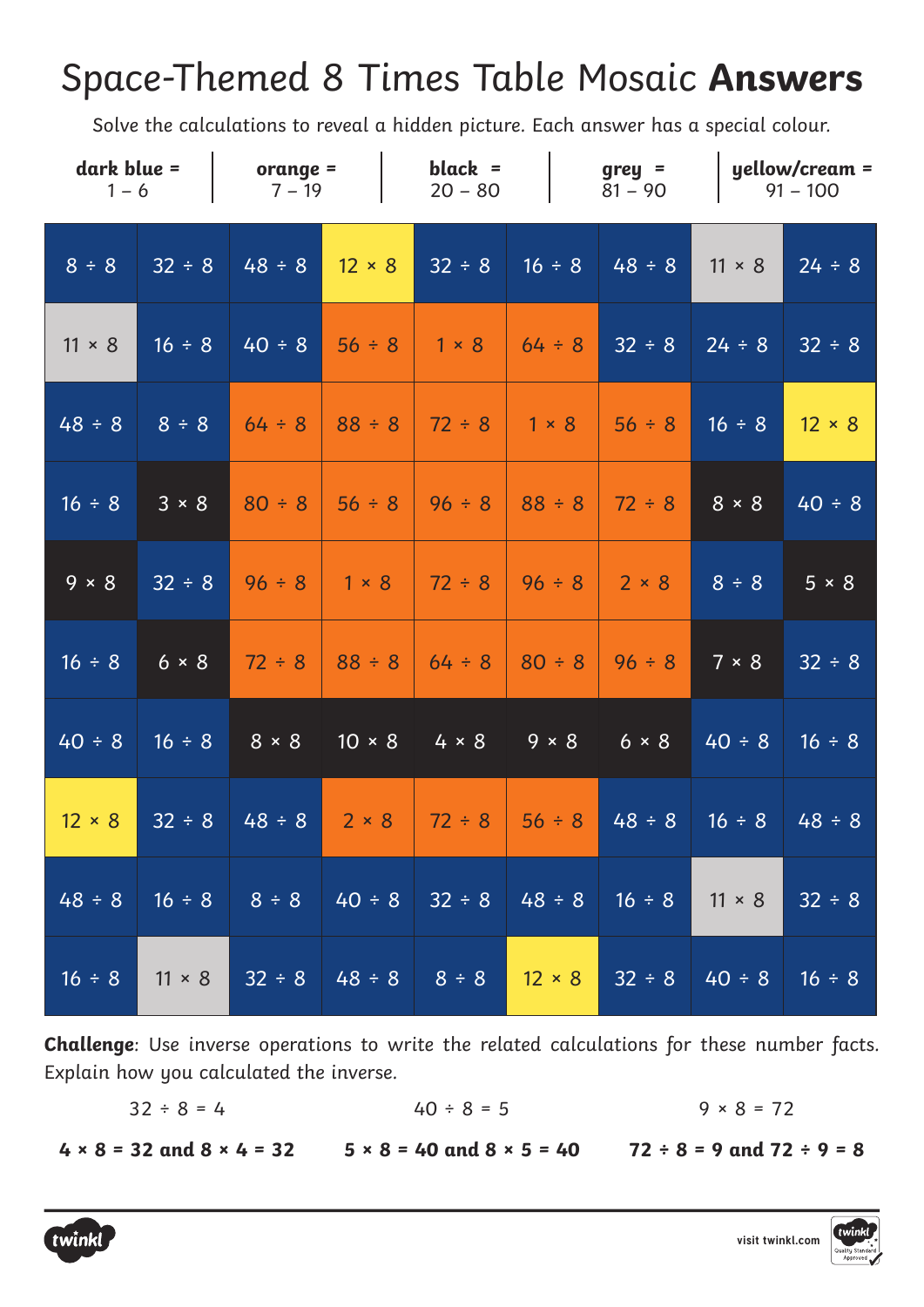### **Space-Themed 3, 4 and 8 Times Table Mosaic**

Solve the calculations to reveal a hidden picture. Each answer has a special colour.

|               |                                           |                                                                  |             |                                                | dark blue = $1 - 6$   orange = $7 - 11$   yellow = $12 - 50$   black = $51 - 100$                                           |                             |
|---------------|-------------------------------------------|------------------------------------------------------------------|-------------|------------------------------------------------|-----------------------------------------------------------------------------------------------------------------------------|-----------------------------|
|               |                                           | $24 \div 4$   $18 \div 3$   $3 \div 3$   $48 \div 8$             |             | $20 \div 4$   48 $\div 8$   7 $\times$ 8       |                                                                                                                             | $16 \div 4 \vert 12 \div 3$ |
|               |                                           | $48 \div 8$   32 ÷ 8   9 ÷ 3   15 ÷ 3                            |             | $36 \div 3$   $8 \times 8$   12 $\times 8$     | $9 \times 8$                                                                                                                | $24 \div 4$                 |
|               |                                           | $1 \times 4$   24 ÷ 4   16 ÷ 4   9 × 4                           |             |                                                | $21 \div 3$   9 × 3   8 × 8   2 × 3   24 ÷ 8                                                                                |                             |
|               |                                           | $15 \div 3$   9 $\div 3$   4 $\times$ 4   32 $\div 4$            |             | $16 \div 4$ 3 $\div 3$ 16 $\div 4$ 32 $\div 8$ |                                                                                                                             | $96 \div 8$                 |
|               |                                           |                                                                  |             |                                                | $16 \div 8$   88 $\div 8$   5 × 8   12 $\div 4$   15 $\div 3$   48 $\div 8$   3 × 8   72 $\div 8$   48 $\div 8$             |                             |
| $12 \times 3$ |                                           | $9 \div 3$   16 $\div 4$   18 $\div 3$                           | $48 \div 8$ |                                                | $ 56 \div 8   12 \times 4   24 \div 4$                                                                                      | $18 \div 3$                 |
|               |                                           | $1 \times 3$   32 ÷ 8   36 ÷ 4   10 × 4   48 ÷ 4   4 × 8   8 ÷ 4 |             |                                                | $32 \div 8$ 6 $\div$ 3                                                                                                      |                             |
|               |                                           |                                                                  |             |                                                | $48 \div 8$   7 × 4   9 × 8   64 ÷ 8   6 × 8   24 ÷ 4   32 ÷ 8   16 ÷ 4                                                     | $15 \div 3$                 |
|               | $16 \div 4$   $8 \times 8$   $7 \times 8$ | $11 \times 8$                                                    |             | $28 \div 4$   24 $\div 4$   8 $\div 8$         | $48 \div 8$                                                                                                                 | $24 \div 4$                 |
|               |                                           |                                                                  |             |                                                | $20 \div 4$   15 $\div 3$   12 $\times$ 8   27 $\div 3$   32 $\div 8$   18 $\div 3$   9 $\div 3$   40 $\div 8$   4 $\div 4$ |                             |

**Challenge:** Write all the calculations from the 3, 4 and 8 times tables with an answer of 24.



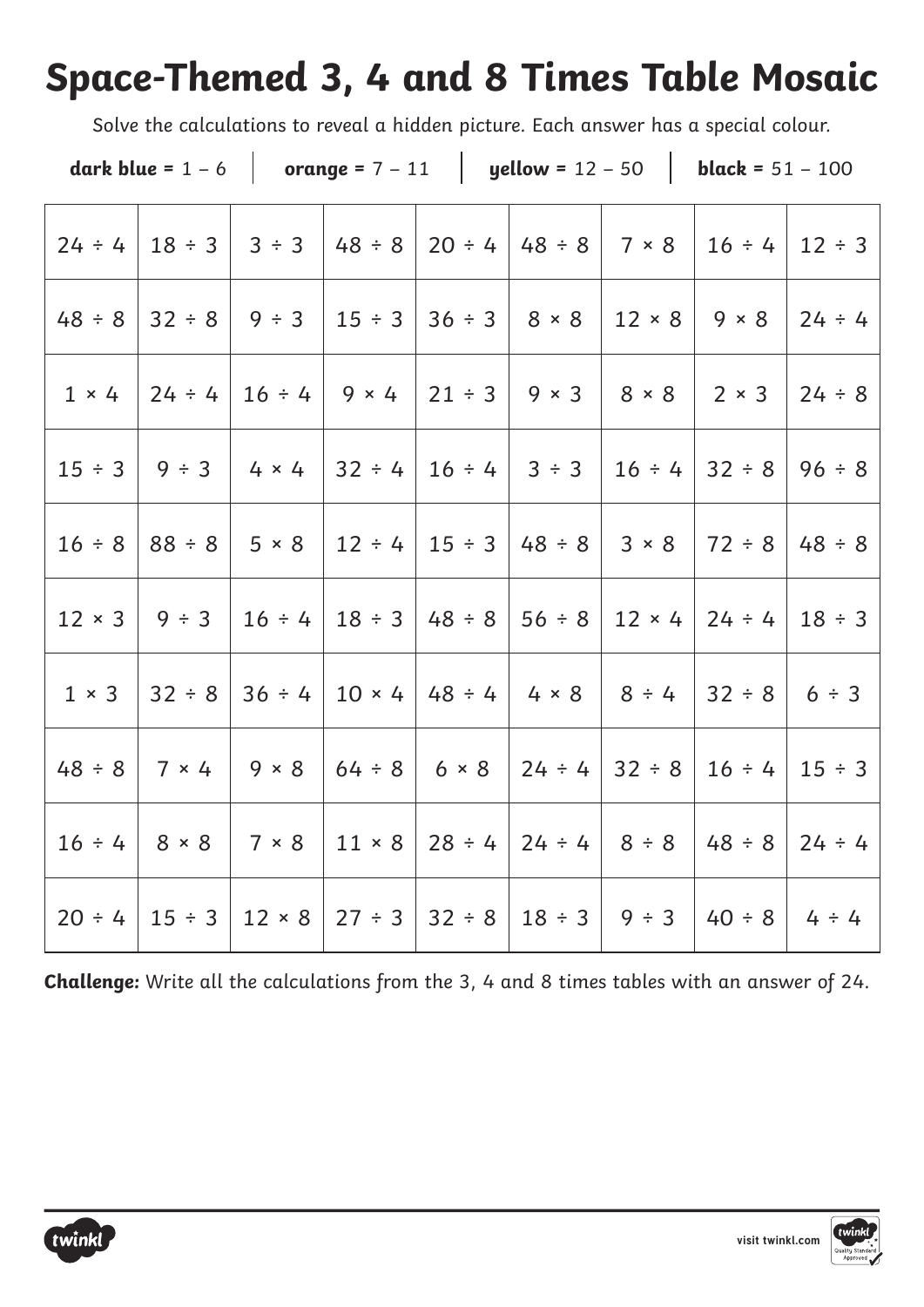#### Space-Themed 3, 4 and 8 Times Table Mosaic **Answers**

Solve the calculations to reveal a hidden picture. Each answer has a special colour.

|                   |                                                                       |              |             |                   |  | dark blue = $1 - 6$   orange = $7 - 11$   yellow = $12 - 50$   black = $51 - 100$          |             |
|-------------------|-----------------------------------------------------------------------|--------------|-------------|-------------------|--|--------------------------------------------------------------------------------------------|-------------|
|                   |                                                                       |              |             |                   |  | $24 \div 4$ $18 \div 3$ $3 \div 3$ $48 \div 8$ $20 \div 4$ $48 \div 8$ 7 × 8 16 ÷ 4 12 ÷ 3 |             |
|                   | $48 \div 8$ 32 ÷ 8   9 ÷ 3   15 ÷ 3   36 ÷ 3   8 × 8   12 × 8   9 × 8 |              |             |                   |  |                                                                                            | $24 \div 4$ |
|                   |                                                                       |              |             |                   |  | $1 \times 4$ 24 ÷ 4 16 ÷ 4 9 × 4 21 ÷ 3 9 × 3 8 × 8 2 × 3 24 ÷ 8                           |             |
|                   | $15 \div 3$ 9 ÷ 3 4 × 4                                               |              | $32 \div 4$ |                   |  | $16 \div 4$ 3 ÷ 3 16 ÷ 4 32 ÷ 8 96 ÷ 8                                                     |             |
|                   | $16 \div 8$ $88 \div 8$ 5 $\times$ 8                                  |              |             |                   |  | $12 \div 4$ 15 ÷ 3 48 ÷ 8 3 × 8 72 ÷ 8 48 ÷ 8                                              |             |
| $12 \times 3$     | $9 \div 3$                                                            | $16 \div 4$  |             |                   |  | $18 \div 3$ 48 ÷ 8 56 ÷ 8 12 × 4 24 ÷ 4                                                    | $18 \div 3$ |
| $1 \times 3$      | $32 \div 8$                                                           | $36 \div 4$  |             |                   |  | $10 \times 4$ 48 ÷ 4 4 $\times 8$ 8 ÷ 4 32 ÷ 8 6 ÷ 3                                       |             |
|                   | $48 \div 8$ 7 × 4                                                     | $9 \times 8$ |             | $64 \div 8$ 6 × 8 |  | $24 \div 4$ 32 ÷ 8 16 ÷ 4 15 ÷ 3                                                           |             |
| $16 \div 4$ 8 × 8 |                                                                       |              |             |                   |  | $7 \times 8$   11 × 8   28 ÷ 4   24 ÷ 4   8 ÷ 8   48 ÷ 8   24 ÷ 4                          |             |
|                   | $20 \div 4$ 15 ÷ 3 12 × 8 27 ÷ 3                                      |              |             |                   |  | $32 \div 8$ $18 \div 3$ $9 \div 3$ 40 ÷ 8 4 ÷ 4                                            |             |

**Challenge:** Write all the calculations from the 3, 4 and 8 times tables with an answer of 24. **3 × 8, 6 × 4 and 8 × 3**



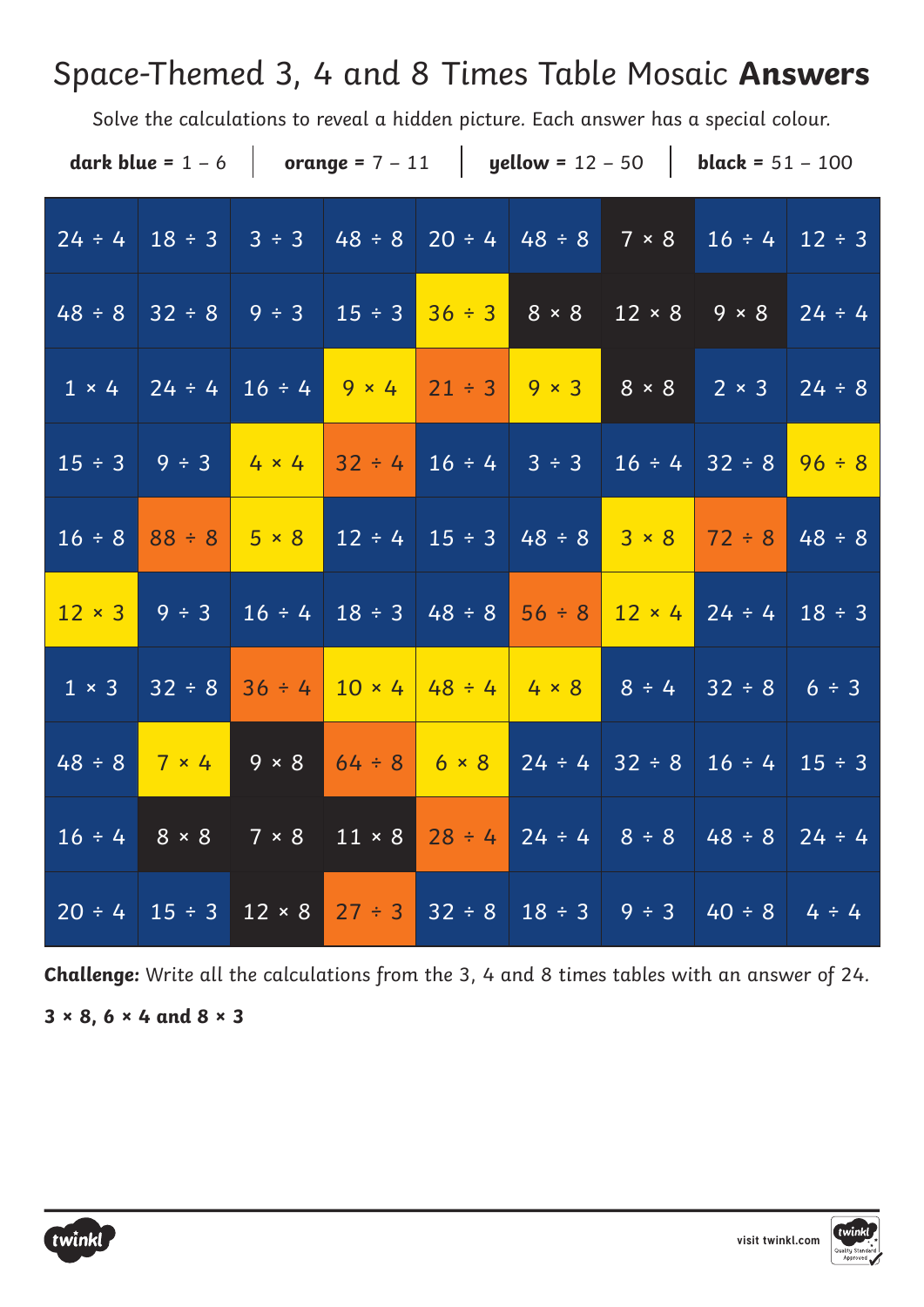## **Space-Themed Mixed Times Table Mosaic**

Solve the calculations to reveal a hidden picture. Each answer has a special colour.

|              |  | black = $\begin{vmatrix} \text{green} = \\ \text{green} \end{vmatrix}$ blue = $\begin{vmatrix} \text{red} = \\ \text{red} \end{vmatrix}$ light grey = $\begin{vmatrix} \text{yellow} = \\ \text{yellow} \end{vmatrix}$ brown = |  | $1-12$   $13-25$   $26-40$   $41-60$   $61-99$   $100-119$   $120-144$                                                                          |
|--------------|--|--------------------------------------------------------------------------------------------------------------------------------------------------------------------------------------------------------------------------------|--|-------------------------------------------------------------------------------------------------------------------------------------------------|
|              |  |                                                                                                                                                                                                                                |  | $9 \times 12$   16 ÷ 8   12 ÷ 3   16 ÷ 8   12 ÷ 3   24 ÷ 8   10 × 10   35 ÷ 5   48 ÷ 8                                                          |
|              |  |                                                                                                                                                                                                                                |  | $84 \div 7$   32 $\div 8$   15 $\div 3$   12 $\times$ 3   8 $\times$ 4   35 $\div 7$   63 $\div 9$   24 $\div 3$   27 $\div 3$                  |
|              |  |                                                                                                                                                                                                                                |  | $25 \div 5$   72 ÷ 9   5 × 4   8 × 4   4 × 7   5 × 5   3 × 4   56 ÷ 8   11 × 10                                                                 |
|              |  |                                                                                                                                                                                                                                |  | $32 \div 8$   49 ÷ 7   7 × 4   9 × 2   4 × 9   11 × 3   3 × 3   36 ÷ 3   110 ÷ 11                                                               |
|              |  |                                                                                                                                                                                                                                |  | $36 \div 6$   42 $\div 6$   3 × 7   3 × 11   2 × 8   4 × 8   20 ÷ 4   12 × 9   96 ÷ 8                                                           |
|              |  | $11 \div 11$ 20 ÷ 4   1 × 7   4 × 9   6 × 4   7 × 1   40 ÷ 8   3 × 3   2 × 4                                                                                                                                                   |  |                                                                                                                                                 |
| $36 \div 3$  |  | $ 10 \times 11 $ 3 × 2 $ 40 \div 4 21 \div 3 32 \div 4 12 \times 12 7 \times 7 8 \times 7$                                                                                                                                     |  |                                                                                                                                                 |
|              |  | $96 \div 8$   80 $\div 8$   18 $\div 3$   72 $\div 8$   30 $\div 3$   56 $\div 8$   11 $\times$ 11   12 $\times$ 4   7 $\times$ 6                                                                                              |  |                                                                                                                                                 |
|              |  |                                                                                                                                                                                                                                |  | $1 \times 7$   12 $\times$ 7   8 $\times$ 8   6 $\times$ 12   10 $\times$ 7   7 $\times$ 9   12 $\times$ 11   8 $\times$ 11   35 ÷ 7            |
| $9 \times 7$ |  |                                                                                                                                                                                                                                |  | $\vert 7 \times 11 \vert 8 \times 9 \vert 12 \times 6 \vert 9 \times 9 \vert 11 \times 9 \vert 7 \times 12 \vert 6 \times 11 \vert 8 \times 12$ |

**Challenge:** Are these calculations true or false? Explain your reasoning.

 $5 \times 8 < 12 \times 4$ 

 $72 \div 9 > 56 \div 7$ 

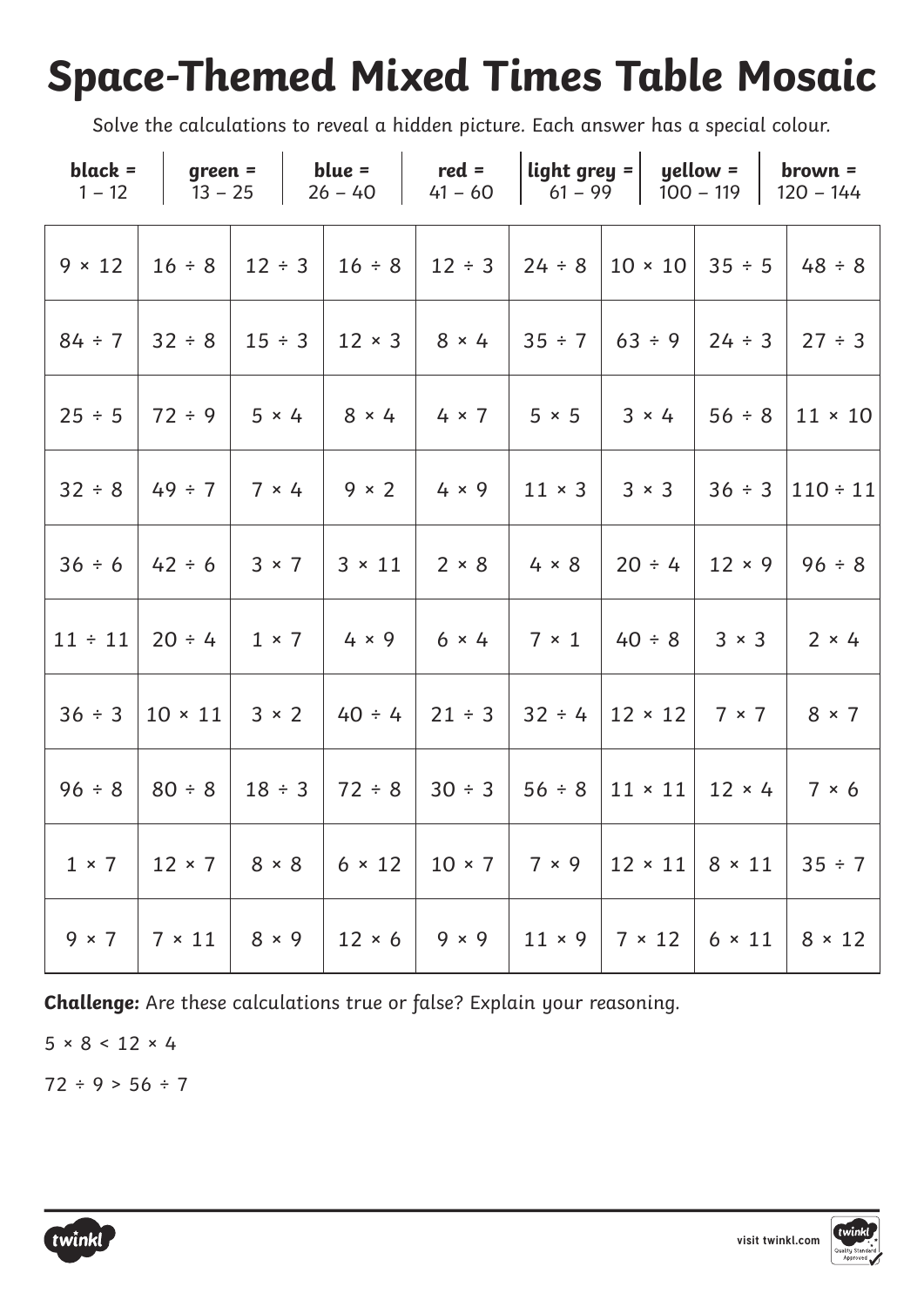#### Space-Themed Mixed Times Table Mosaic **Answers**

Solve the calculations to reveal a hidden picture. Each answer has a special colour.

| $black =$<br>$1 - 12$ | $ $ green =<br>$13 - 25$ |              | blue = $\qquad$ red =<br>$26 - 40$ | $41 - 60$     |               | $\left $ light grey = $\left  \right $ yellow = $\left  \right $<br>$\begin{vmatrix} 61 - 99 \end{vmatrix}$ 100 - 119   120 - 144 |               | $brown =$      |
|-----------------------|--------------------------|--------------|------------------------------------|---------------|---------------|-----------------------------------------------------------------------------------------------------------------------------------|---------------|----------------|
| $9 \times 12$         | $16 \div 8$              | $12 \div 3$  | $16 \div 8$                        | $12 \div 3$   | $24 \div 8$   | $10 \times 10$                                                                                                                    | 35 ÷ 5        | $48 \div 8$    |
| $84 \div 7$           | 32 ÷ 8                   | $15 \div 3$  | $12 \times 3$                      | $8 \times 4$  | 35 ÷ 7        | 63 ÷ 9                                                                                                                            | 24 ÷ 3        | 27 ÷ 3         |
| 25 ÷ 5                | $72 \div 9$              | $5 \times 4$ | $8 \times 4$                       | $4 \times 7$  | $5 \times 5$  | $3 \times 4$                                                                                                                      | $56 \div 8$   | $11 \times 10$ |
| 32 ÷ 8                | $49 \div 7$              | $7 \times 4$ | $9 \times 2$                       | $4 \times 9$  | $11 \times 3$ | $3 \times 3$                                                                                                                      | 36 ÷ 3        | $110 \div 11$  |
| 36 ÷ 6                | $42 \div 6$              | $3 \times 7$ | $3 \times 11$                      | $2 \times 8$  | $4 \times 8$  | $20 \div 4$                                                                                                                       | $12 \times 9$ | 96 ÷ 8         |
| $11 \div 11$          | $20 \div 4$              | $1 \times 7$ | $4 \times 9$                       | $6 \times 4$  | $7 \times 1$  | $40 \div 8$                                                                                                                       | $3 \times 3$  | $2 \times 4$   |
| $36 \div 3$           | $10 \times 11$           | $3 \times 2$ | $40 \div 4$                        | $21 \div 3$   | $32 \div 4$   | $12 \times 12$ 7 × 7                                                                                                              |               | $8 \times 7$   |
| 96 ÷ 8                | $80 \div 8$              | $18 \div 3$  | $72 \div 8$                        | $30 \div 3$   | 56 ÷ 8        | $11 \times 11$ 12 × 4                                                                                                             |               | 7 × 6          |
| $1 \times 7$          | $12 \times 7$            | $8 \times 8$ | $6 \times 12$                      | $10 \times 7$ | $7 \times 9$  | $12 \times 11$                                                                                                                    | $8 \times 11$ | 35 ÷ 7         |
| $9 \times 7$          | $7 \times 11$            | $8 \times 9$ | $12 \times 6$                      | $9 \times 9$  | $11 \times 9$ | $7 \times 12$                                                                                                                     | $6 \times 11$ | $8 \times 12$  |

**Challenge:** Are these calculations true or false? Explain your reasoning.

5 × 8 < 12 × 4 **This is true because 12 × 4 is 48 and 5 × 8 is 40, which is less than 48.**

72 ÷ 9 > 56 ÷ 7 **This is false because 72 ÷ 9 and 56 ÷ 7 both equal 8.**



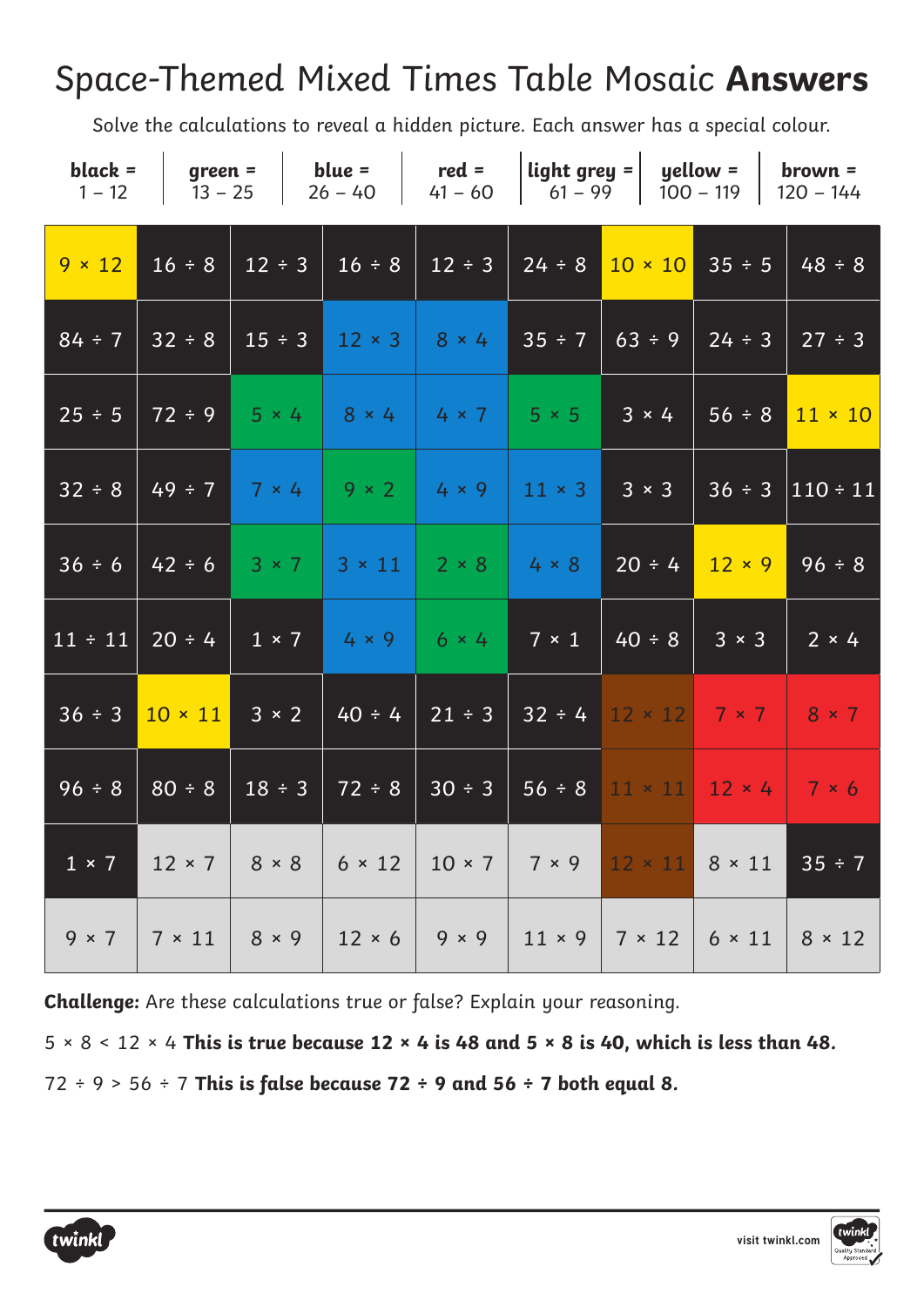## **Space-Themed Mixed Times Table Mosaic**

Solve the calculations to reveal a hidden picture. Each answer has a special colour.

|  | <b>blue</b> = 1 - 20   <b>black</b> = 21 - 30   <b>white</b> = 31 - 50   <b>grey</b> = 51 - 80   <b>green</b> = 81 - 144 |  |  |  |
|--|--------------------------------------------------------------------------------------------------------------------------|--|--|--|
|--|--------------------------------------------------------------------------------------------------------------------------|--|--|--|

|                |                     | $110 \div 11$ 49 ÷ 7   32 ÷ 8   4 × 5   8 × 4   55 ÷ 11   99 ÷ 9   28 ÷ 7   63 ÷ 9                                                        |                                                                  |               |                                             |                                                               |                |
|----------------|---------------------|-------------------------------------------------------------------------------------------------------------------------------------------|------------------------------------------------------------------|---------------|---------------------------------------------|---------------------------------------------------------------|----------------|
| $81 \div 9$    |                     | 72 ÷ 9   96 ÷ 8   6 × 7   8 × 3   3 × 11   35 ÷ 7  108 ÷ 9                                                                                |                                                                  |               |                                             |                                                               | $56 \div 8$    |
| $56 \div 7$    | $2 \times 8$ 36 ÷ 3 |                                                                                                                                           | $6 \times 5$                                                     |               |                                             | $12 \times 3$ 4 $\times$ 7 84 ÷ 7 36 ÷ 3                      | $3 \times 3$   |
| $5 \times 4$   | $8 \div 4$          |                                                                                                                                           | $ 108 \div 9 $ 7 × 7 $ 12 \times 4 $ 7 × 7 $ 4 \times 4 $ 96 ÷ 8 |               |                                             |                                                               | $11 \div 11$   |
|                |                     | $72 \div 8$   30 $\div 3$   56 $\div 8$   9 $\times$ 4   5 $\times$ 9   4 $\times$ 9   40 $\div 4$   21 $\div 3$   32 $\div 4$            |                                                                  |               |                                             |                                                               |                |
| $12 \times 12$ |                     | $9 \times 10$ 8 $\times$ 8 7 $\times$ 6                                                                                                   |                                                                  |               |                                             | $4 \times 9$   12 $\times$ 4   11 $\times$ 5   12 $\times$ 11 | $10 \times 10$ |
| $9 \times 9$   |                     | $12 \times 5$ 9 $\times$ 8 4 $\times$ 9                                                                                                   |                                                                  |               | $6 \times 12$   $7 \times 7$   $7 \times 8$ | $12 \times 6$                                                 | $9 \times 9$   |
| $11 \times 8$  |                     | 11 × 5   9 × 7   7 × 7   8 × 9   8 × 6   12 × 5   7 × 8                                                                                   |                                                                  |               |                                             |                                                               | $10 \times 9$  |
|                |                     | $11 \times 7$   $7 \times 8$   $11 \times 5$   $6 \times 6$   $6 \times 12$   $11 \times 4$   $7 \times 9$   $12 \times 5$   $8 \times 7$ |                                                                  |               |                                             |                                                               |                |
| $9 \times 12$  | $11 \times 12$      | $10 \times 9$                                                                                                                             | $12 \times 8$                                                    | $12 \times 6$ |                                             | 12 ×11   11 × 11   11 × 9                                     | $8 \times 12$  |

**Challenge:** Write all the times tables calculations with an answer of 36.